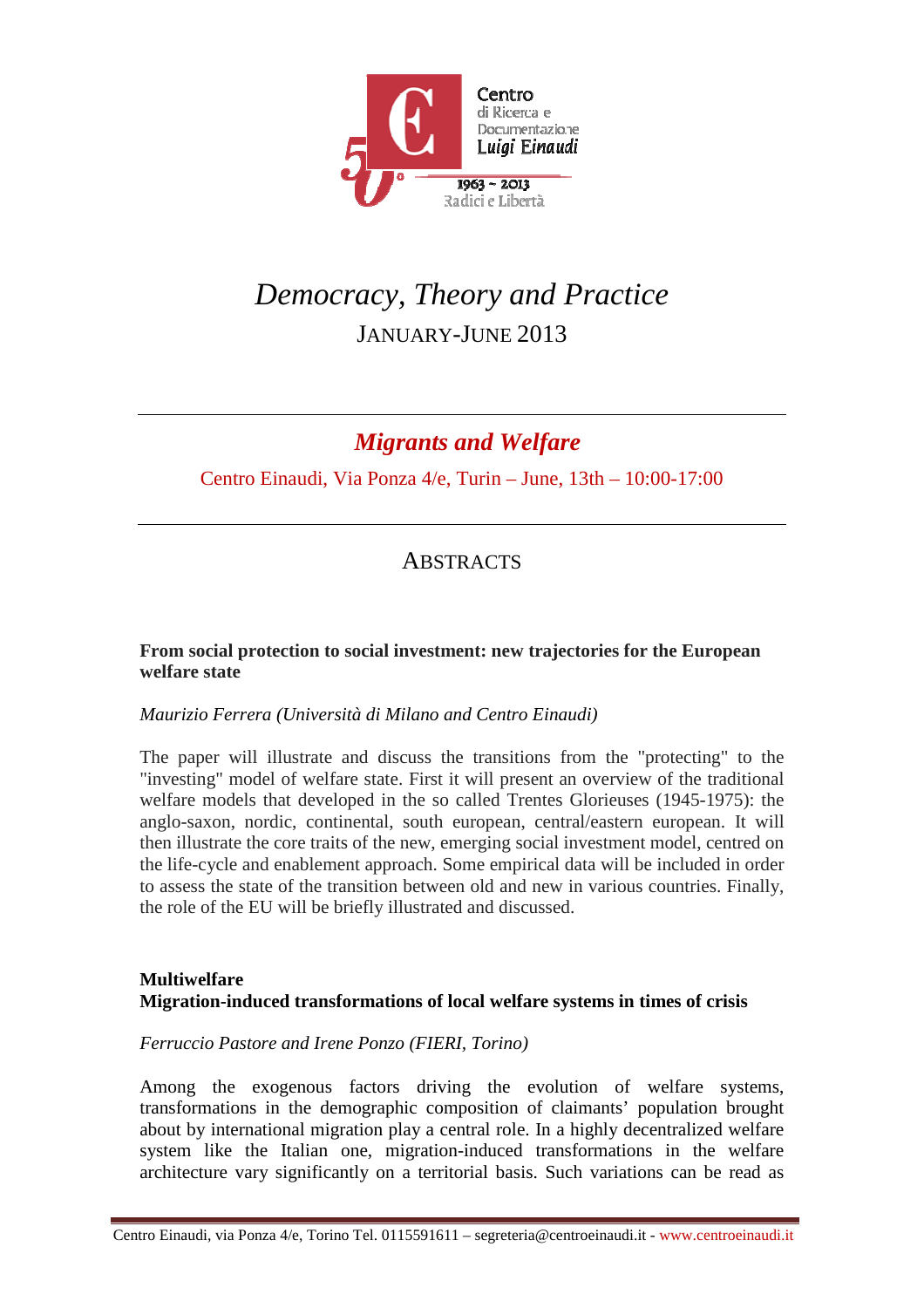

powerful detectors of specificities and commonalities, strenghts and weaknesses of local welfare systems.

Based a welfare mix perspective and on the results of a recent empirical research project, our presentation will focus on Torino and Cuneo, as welfare systems situated in the two largest immigration basins in the Piedmont region. We will show how these two local systems reacted differently to the "immigration challenge" in a context of deepening financial crisis. We will also discuss some hypotheses on the implications of these divergences for integration processes.

## **Temporary migration, special welfare rights and social equality**

#### *Valeria Ottonelli (Università di Genova) and Tiziana Torresi (University of Adelaide)*

One of the most significant feature of contemporary migration processes is the phenomenon of temporary migration projects. The life plans of migrants engaged in this type of migratory projects focus towards return to the country of origin rather than deep and stable settlement, integration and social advancement in the host country. In this article, we discuss the tension between the opposing normative imperatives engendered by these migratory projects. On the one hand, fairness mandates that temporary migrants should enjoy special welfare rights, such as portability of pensions and protections that take into account the migrants' specific aims and vulnerability. On the other hand, a special regime for temporary migrants derogates from the equal welfare and labour rights for all. this disparity of treatment can cause symbolic damage by violating the idea of equal citizenship at the basis of welfare provisions, and material damages by producing social dumping effects.

#### **Health-worker Emigration and the Problem of Institutional Feasibility**

#### *Eszter Kollar (University of Munster)*

There is considerable ethical and political disagreement concerning the burdens that poor countries bear due to a large portion of their health-workers emigrating to serve the health of affluent nations. What one thinks about the relevant costs has a bearing on the responsibilities that arise and their fair distribution. Some argue that the benefits from remittances and skill-sharing may outweigh the costs. Many focus on the public resources invested into medical and basic education and call for international tax remedies paid by the beneficiaries (migrants, affluent nations).